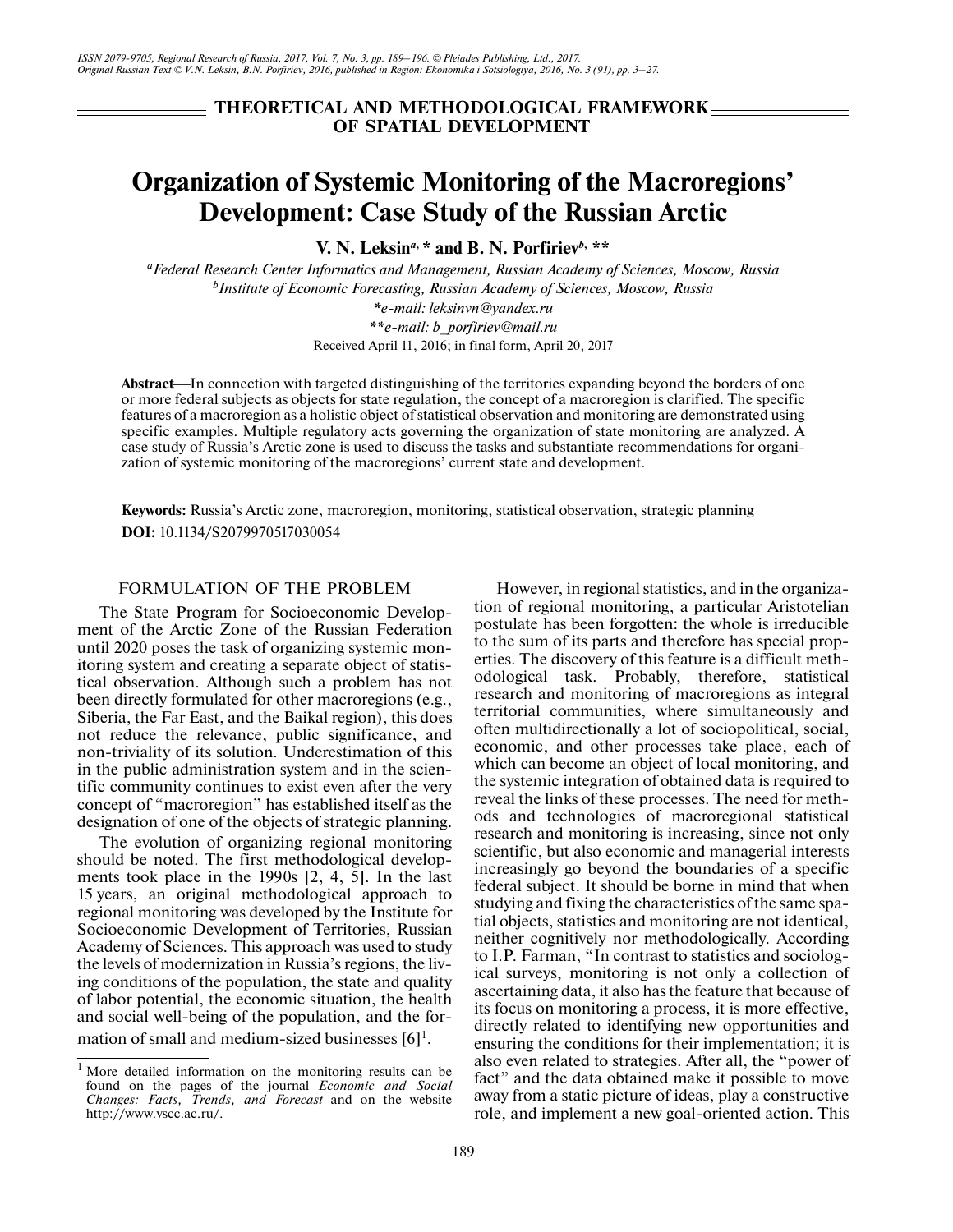is the real result and ultimate goal of monitoring. In monitoring, it is important not only to reveal what is, but also to know what should be. The distinction between fact and norm is the main characteristic of monitoring. Fact must comply with strictly defined criteria and standards, which are used for evaluation and specially developed for this purpose. Their application in research requires conducting comparative analysis of the actual situation with existing … regulations and standards [8]." However, despite these and other differences in statistics and monitoring, there are far more semantic similarities and direct informational crossovers.

In this regard, this article attempts to provide a systemic understanding of the essence and organizational and methodological aspects of statistical research and monitoring of the macroregions' territories. To illustrate this, we provide a case study of the Arctic macroregion. Based on the proposed clarified interpretation of the basic concept of macroregion, we successively analyze the specific character of the macroregion as an integral object of statistical observation and monitoring, the state statistics system, problems of isolating Russia's Arctic zone as a separate object of statistical observation, the regulatory bases for organization of monitoring, the practice of organizing problem-objective monitoring, and the ways for organizing systemic monitoring in Russia's Arctic zone. In conclusion, we formulate general guidelines for the organization of statistical and monitoring work on the macroregional level.

## MACROREGION AS A SPECIAL OBJECT OF STATISTICAL OBSERVATION AND MONITORING

Until recently, the concept of macroregion had no regulatory certainty. In scientific publications and political rhetoric, it is most often designated a superregional (if the region is a federal subject) territory, understood as the result of economic zoning from the Soviet period. The allocation of such categories was based on the notion of common features of economic specialization typical of vast territories; this specialization underlies the formation of territorial industrial complexes, interregional economic interactions, etc. In post-Soviet Russia, administrative and managerial motives dominate the formation of macroregions: on such bases, e.g., territorial structures of federal districts were created.

The statistics of the 2000s, without making either economic areas or federal districts, the subject of specially organized observations nevertheless began to allocate the latter in separate headings of standard descriptions, e.g., summing up in an elementary way the parameters of regions included in districts. The situation did not change after the federal law on strategic planning introduced the regulatory concept of macroregion, treating it as "part of the territory of the

Russian Federation that includes the territories of two or more federal subjects, the socioeconomic conditions within which require the allocation of separate directions, priorities, goals, and objectives of social and economic development in the elaboration of strategic planning documents." It should be noted that this definition unjustifiably narrows the grounds on which macroregions are allocated, some general social and economic conditions. However, there are many grounds for such allocations, and apparently the interests of state administration should be considered the main one.

Therefore, we propose a more precise interpretation of the concept of macroregion, taking into account the practice of creating such spatial structures in Russia and other countries: *a macroregion is a part or several parts of a country's territory allocated to achieve a specific national goal (geopolitical, external economic, environmental, etc.) and that go beyond the boundaries of one administrative*−*territorial unit (federal subject, land, state, province, etc.) and is located on the territory of several administrative*−*territorial units.* In the proposed definition, targeted macroregion appointment is the most significant indication. It creates the possibility of establishing their configurations both as a total set of territories of several administrative−territorial units and as individual components of such units. This determines the specifics of the statistical description and monitoring of the situation in a macroregion.

The validity of this interpretation, which conceptually and in reality covers both the Non-Chernozem zone, the Baikal–Amur mainline, the Arctic zone, and a number of other territories, has been confirmed by analysis of the underlying causes and motivations for the formation of Russian macroregions. Let us cite as an example the space for the programmatic development of the Far East and the Baikal region. This vast area has been made into a special subject of state regulation in connection with the adoption of a special state program. The mentioned territory in the program is defined as a macroregion, and the goal of its formation as a subject of the state program is a radical change in the economic, demographic, and infrastructural situation in Russia's national and geopolitical interests. For this, both the use of traditional mechanisms for state regulation of territorial development and the formation of territories for advanced development are envisaged<sup>2</sup>.

In the regulatory documents on this question, the problems of organizing statistical observations, monitoring, control, and analysis often converge. For example, in the above-mentioned program of socioeconomic development of Russia's Arctic zone, in the

<sup>&</sup>lt;sup>2</sup> Here we should note the recently published book on economic problems of this macroregion [1], as well as two articles reflecting different views on the prospects for territories of advanced development [3, 7].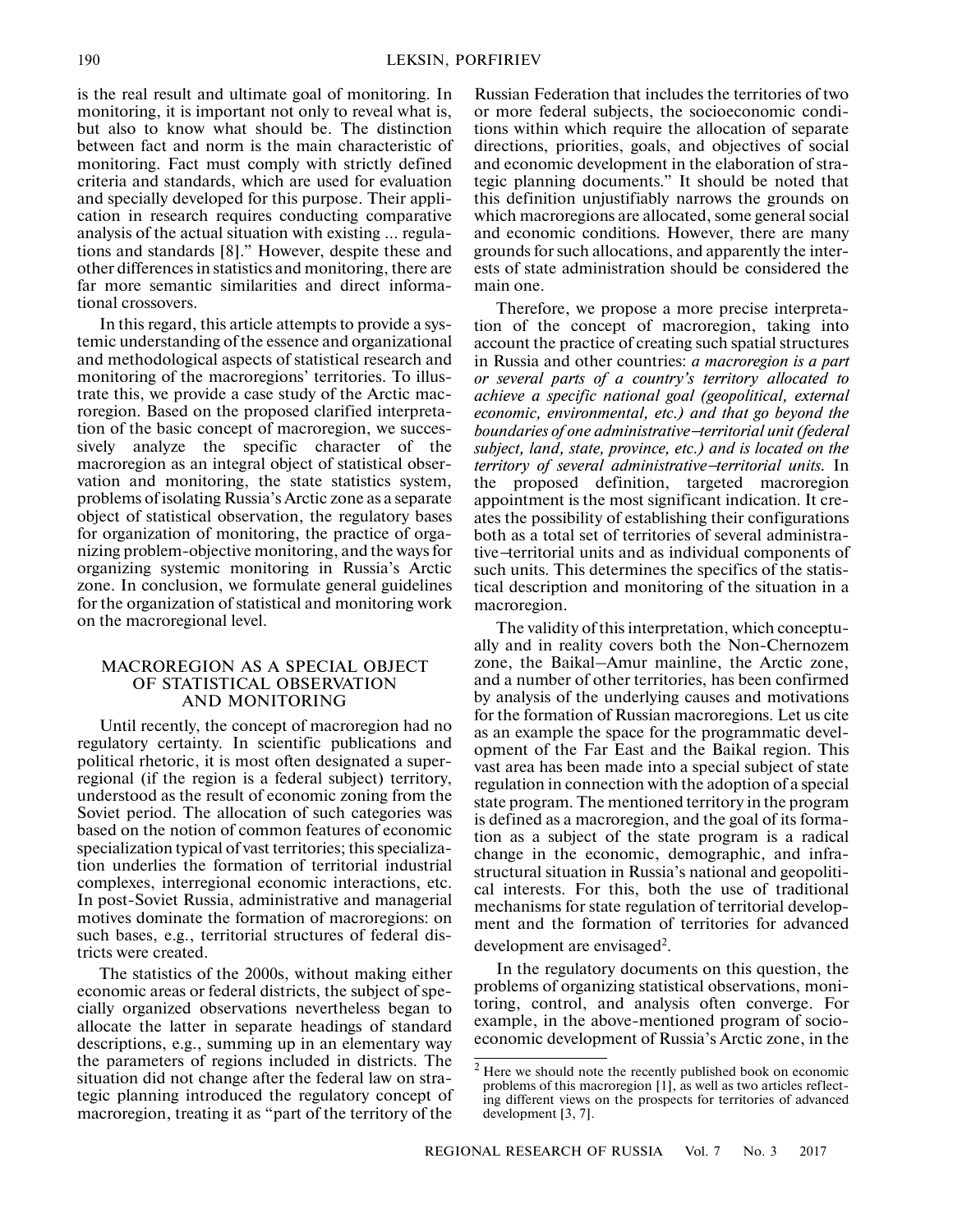list of basic measures, the second measure is formulated as "the introduction of mechanisms for monitoring and comprehensive analysis of the state and prospects for the development of key economic directions in Russia's Arctic zone."3 The expected results of this event should be "the allocation of Russia's Arctic zone into a separate object of statistical observation, the implementation of the possibilities of a unified state integrated statistical resource, and the increase in the efficiency of other state programs of the Russian Federation implemented in Russia's Arctic zone."

The main directions of the implementation of this measure are organizing the obtaining of complete, reliable, and timely official statistical information on social, economic, demographic, environmental, and other social processes; creating on the basis of departmental information resources a single state integrated statistical resource; and providing interested users of statistical information with rapid access to it. Implementation also includes monitoring of the results of a range of other state programs in Russia's Arctic zone in order to work out proposals for training human resources to improve the effectiveness of state policy carried out in the Arctic zone.4

The macroregion as a *specially* formed part of the country, which includes part of the spatial, economic, infrastructural, demographic, natural-resource, ecological, and ethnocultural potential of the country, regions, and municipalities; it is a specific object of statistical observation and monitoring. Their task should not only be mechanical summation of the traditionally used statistical and monitoring parameters, but first and foremost fixation of the parameters characterizing the goals of creating a macroregion, declared in the relevant government programs, resolutions of the Russian Federation Government, and other regulatory documents. At the same time, one more nontrivial task arises: to integrate and interpret the data of the numerous already existing statistical and monitoring systems necessary for characterizing the initial state and process of achieving the goals of formation of the macroregion.

## ORGANIZATION OF MONITORING WITHIN THE CONTEXT OF GOVERNMENTAL SOLUTIONS ON STRATEGIC PLANNING

Federal Law on Strategic Planning no. 172-FZ (June 28, 2014) for the first time raised monitoring to the status of an obligatory component of state policy. The very first chapter of this law states that it regulates

relations arising between participants in "forecasting, planning, and programming the social and economic development of the Russian Federation, federal subjects and municipalities, sectors of the economy and spheres of state and municipal management, as well as ensuring the national security of the Russian Federation," including in the issues of "*monitoring* (our italics) and control of the implementation of strategic planning documents." It also defines the essence of, first, monitoring and control of the implementation of the specified documents: these are "the participants' activities in strategic planning for comprehensive assessment of the progress and outcome of the implementation of strategic planning documents, as well as assessing the interaction of participants of strategic planning in respect of the principles of strategic planning and their implementation of the powers in the sphere of socioeconomic development of the Russian Federation and ensuring the national security of the Russian Federation." Secondly, the law defines the essence of strategic planning documents: "documented information developed, reviewed, and approved (affirmed) by the government authorities of the Russian Federation, state authorities of subjects, local governments, and other participants in strategic planning."

The spheres of authority for the organization of monitoring are divided into levels of power. According to Article 9 of law no. 172-FZ, the President of the Russian Federation *determines the procedure* for monitoring and controlling the implementation of strategic

planning documents on issues under his jurisdiction<sup>5</sup>. Direct *execution* of monitoring and control over the implementation of strategic planning documents is entrusted to federal executive bodies, executive bodies of state power of federal subjects, as well as to local government bodies when it concerns issues under their jurisdiction. Article 14 of the law presupposes the existence of a special *information base* of monitoring in the form of a federal information system for collecting and processing the data necessary to support the adoption of managerial decisions in public administration based on apportioned information contained in federal, regional, and municipal information resources and systems, on official state statistics data, and on unencrypted information required for this. It is this system that should be used for information support of monitoring and control of the implementation of strategic planning documents, achieving socioeconomic development indicators, ensuring national security, and even monitoring the effectiveness of the participants in strategic planning.

<sup>&</sup>lt;sup>3</sup> Note that monitoring is supposed to be organized in relation to *key areas of the economy* and its result is information about many other aspects of life in Russia's Arctic zone.

<sup>&</sup>lt;sup>4</sup> It is also expected to "affect the indicators whose composition will be determined within the framework of the interdepartmental commission for the implementation of state policy in the Arctic zone of the Russian Federation after making Russia's Arctic zone into a separate object of statistical observation."

 $<sup>5</sup>$  So, in accordance with Article 18 of the law, the President of the</sup> Russian Federation determines "the procedure for monitoring the implementation of the national security strategy of the Russian Federation and the achievement of indicators of the state of national security of the Russian Federation."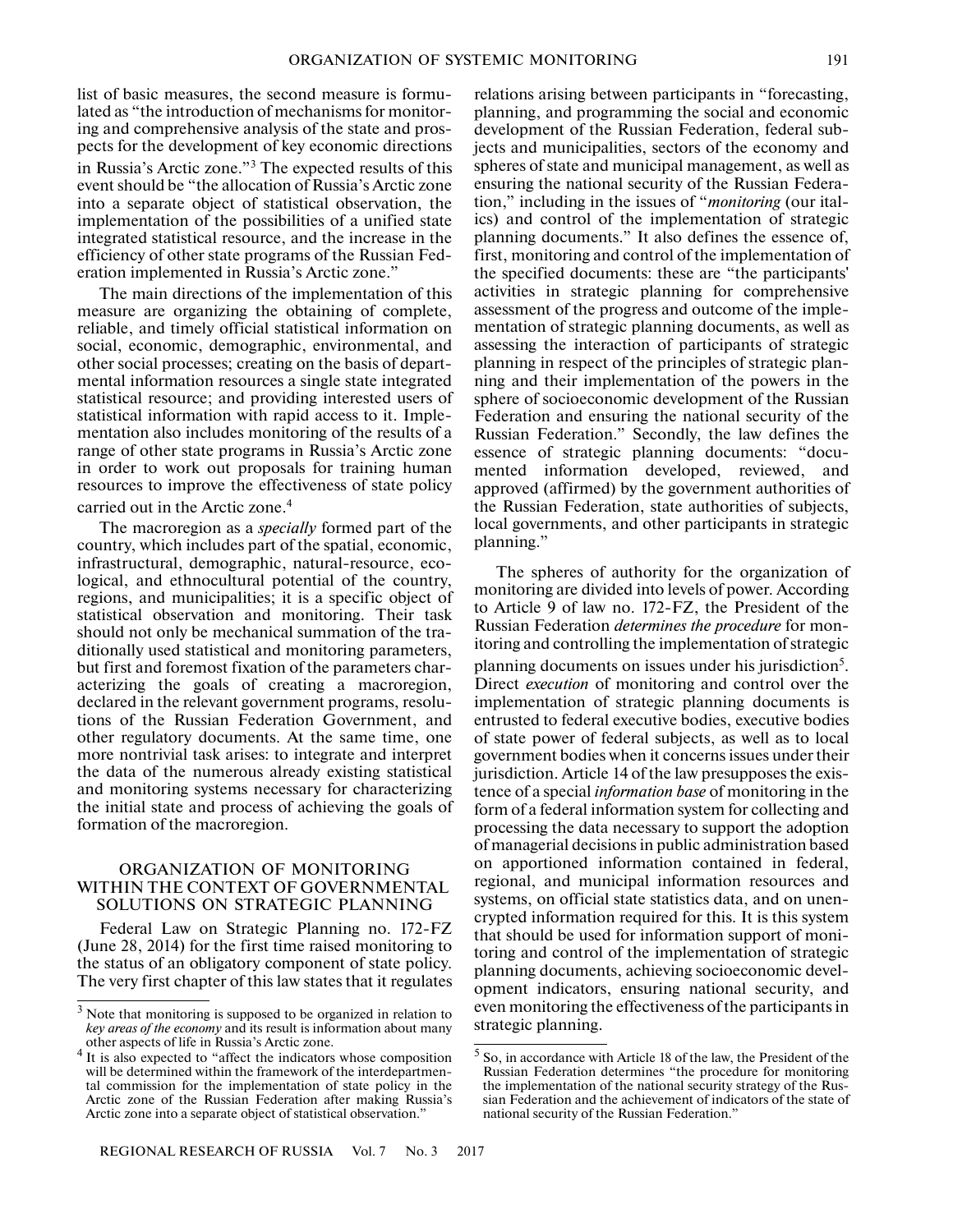We draw attention to the fact that the text of the law no. 172-FZ contains the stable combination of words "monitoring and control of the implementation of strategic planning documents." In this regard, it would be logical to assume that monitoring and control are related by the same functions, tasks, end use, and so on. In fact, this is not so, and Chapter 12 of the law distinguishes these evaluation processes. The objectives of monitoring are "to improve the effectiveness of the strategic planning system implemented on the basis of integrated assessment of the main socioeconomic and financial indicators contained in strategic planning documents, as well as to increase the effectiveness of the participants in strategic planning in achieving the planned indicators of socioeconomic development of the Russian Federation, federal subjects, and municipalities in specified terms and ensuring the national security of the Russian Federation." These objectives are then broken down into monitoring tasks:

(1) collection, systematization, and generalization of information about the socioeconomic development of the Russian Federation, federal subjects, and municipalities and ensuring the national security of the Russian Federation;

(2) assessment of the extent of achieving the planned objectives of socioeconomic development and ensuring the national security of the Russian Federation;

(3) evaluation of the performance and effectiveness of strategic planning documents developed in the framework of planning and programming economic sectors and spheres of state and municipal management;

(4) assessment of the impact of internal and external conditions on the planned and actual levels of achieving the socioeconomic development goals of the Russian Federation, federal subjects, and municipalities and ensuring the national security of the Russian Federation;

(5) assessment of compliance with planned and actual deadlines and results of implementing strategic planning documents and resources required for their implementation;

(6) assessment of the level of socioeconomic development of the Russian Federation, federal subjects, and municipalities and the state of the national security of the Russian Federation, carrying out the analysis, identifying possible risks and threats, and taking timely measures to prevent them;

(7) developing proposals to improve the effectiveness of the strategic planning system.

Each of the monitoring tasks listed in the law, if considered in essence and seriously, presupposes a huge amount of work requiring specially trained specialists and considerable material and financial resources (a typical example is Task 6, which is in fact

commensurate with the scale of activity of the Russian Federation Government).

With reference to control of the implementation of strategic planning documents, the goal in the law no. 172-FZ is not indicated and the tasks are immediately named: "(1) collecting, systematizing, and summarizing information on the socioeconomic development of the Russian Federation, federal subjects, and municipalities; (2) assessing the quality of strategic planning documents developed within the framework of goal-setting, forecasting, planning, and programming; (3) assessing the effectiveness and efficiency of implementation of decisions taken in the strategic planning process; (4) assessing the achievement of the goals of the socioeconomic development of the Russian Federation; (5) assessing the impact of internal and external conditions for the planned and actual levels of achieving the goals of the socioeconomic development of the Russian Federation, and (6) developing proposals to improve the effectiveness of the strategic planning system." It is easy to see parallels with the monitoring tasks in many of the above positions. In this regard, it can be assumed that the developers of the law and those who approved it probably preferred a single organizational structure for monitoring and control<sup>6</sup>.

## PRACTICE OF ORGANIZATION OF PROBLEM- AND OBJECT-ORIENTED MONITORING AND TASKS OF ORGANIZATION OF SYSTEMIC MONITORING IN THE ARCTIC ZONE OF THE RUSSIAN FEDERATION

Today, many types of monitoring are carried out in Russia: state, departmental, and corporate monitoring—countrywide, in individual federal subjects, in municipalities, and in individual organizations. All of these types of monitoring are problem- or object-oriented: environmental, banking security, education, etc. In organizing monitoring at the macroregional level, including in Russia's Arctic zone, the experience of creating a number of state monitoring structures already covering Russian macroregions can be useful.

 $6$  The practical way out of all this enormous activity, unfortunately, is described in terms of "it seems" and "it is reflected." So, in accordance with Art. 12 of the law no. 172-FZ, all the information obtained when solving the problems of monitoring is *reflected* at the federal level: in the annual report of the Russian Government's performance, in the consolidated annual report on the implementation and on the evaluation of the efficiency of the RF government programs, and in reports on the implementation of the action plans of federal bodies of the executive authority; at the level of the federal subject: in the annual report of the highest official of the federal subject on the results of the activities of the highest executive body of state power in the region and in the consolidated annual report about the implementation and evaluation of the effectiveness of state programs in the region; at the municipal level: in similar annual reports of the local level.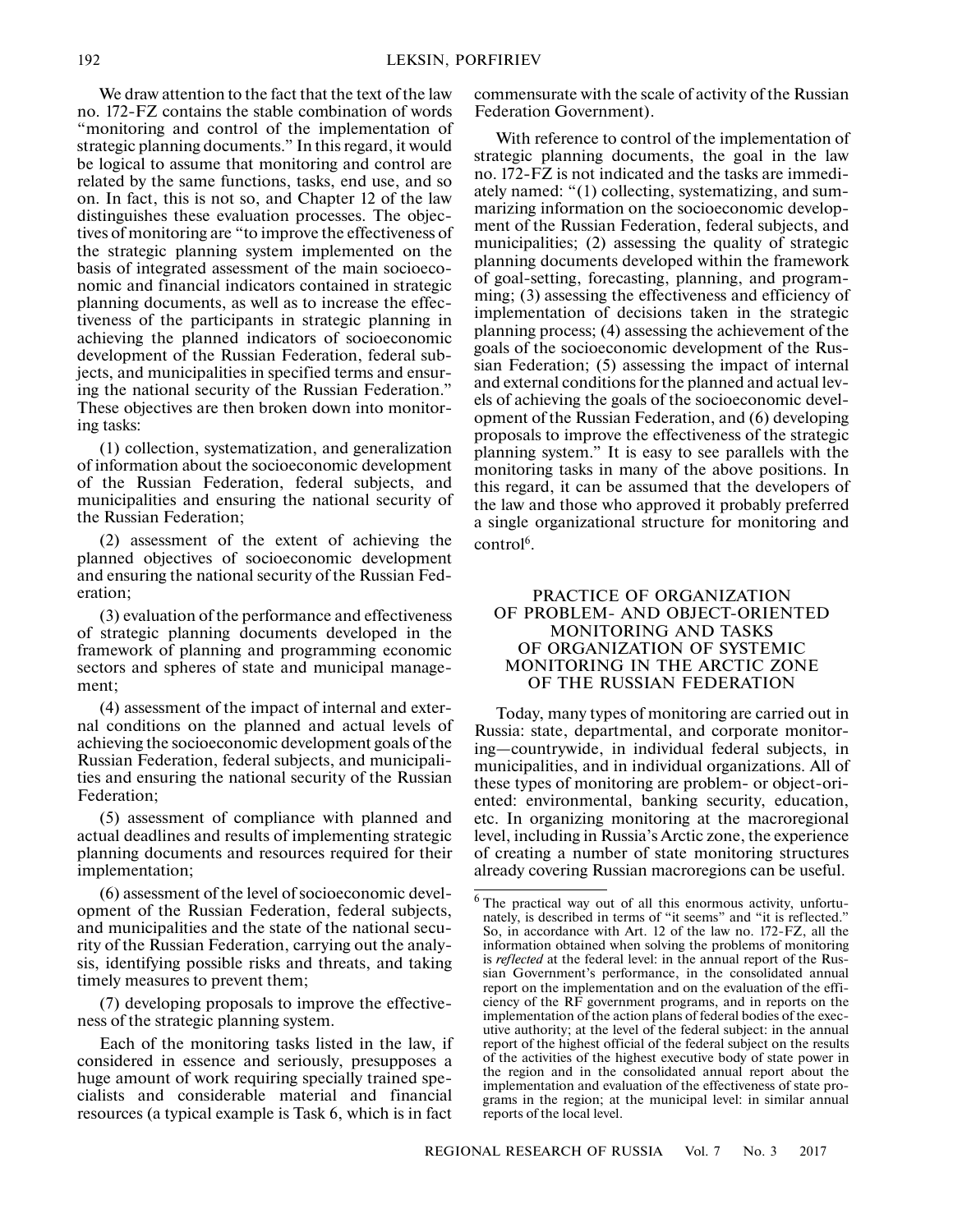The most representative example of state institutionalization of countrywide monitoring activities is the Federal Financial Monitoring Service (Rosfinmonitoring), whose activities are headed by the President of the Russian Federation (with his own administrative apparatus headed by a director)<sup>7</sup>. This service exercises its authority directly and/or through its territorial bodies in cooperation with other federal executive bodies, executive authorities of federal subjects, local self-government bodies, and public associations and organizations. The functions of financial monitoring are specific<sup>8</sup>; hence it is of great interest to consider the organization of collection, processing, and analysis of information on operations (transactions) with funds or other property subject to control in accordance with Russian law. For such control, information on operations (transactions) with funds or other property is constantly analyzed, including additional information on transactions by customers of organizations with cash or other property, as well as information about the flow of funds to accounts of customers of credit institutions<sup>9</sup>. In line with the subject of this article, it is particularly important for Rosfinmonitoring to create *a unified information system*, to formulate and maintain a federal database, and to ensure the procedural unity and coordinated functioning of information systems in the established field of

In terms of practical use of monitoring in public administration, the organization of monitoring of law enforcement in accordance with the decree of the President of the Russian Federation is indicative<sup>10</sup>. The experience of its organization can be extremely useful for executing the tasks of socioeconomic development and ensuring the national security of Russia's

activity.

Arctic zone. Monitoring of law enforcement<sup>11</sup> presupposes "integrated and planned activity carried out by federal executive bodies and state authorities of federal subjects within the scope of their authority to collect, summarize, analyze, and assess information to ensure acceptance (publication), amendment, or invalidation (cancellation) of regulatory legal acts of the President of the Russian Federation, the Russian Federation Government, federal executive bodies, other state bodies, state authorities of federal subjects, as well as municipal legal acts, in cases provided for by federal laws and acts, annual addresses, instructions of the President of the Russian Federation, the main activities of the Russian Federation Government for the relevant period, and programs for the socioeconomic development of the country." Meanwhile, federal executive bodies, other federal state bodies, and public authorities of federal subjects, when preparing proposals for a project of the monitoring plan, should take into account the recommendations of civil society institutions and the media for accepting (issuing), changing, or invalidating (cancelling) legislative and other regulatory legal acts received by the relevant body. The plan itself is annually approved by the Russian Federation Government, which submits reports on the results of monitoring to the President of the Russian Federation, who then may instruct state bodies and organizations, as well as officials, to implement the proposals contained in the report.

The state environmental monitoring has the widest coverage, which is of particular importance for assessing problematic situations in Russia's Arctic zone and for adjusting earlier decisions and adopting new ones. In accordance with Article 63 of the Federal Law On Environmental Protection, $12$  this type of monitoring should be carried out "within a unified system of state ecological monitoring (state environmental monitoring) by federal executive bodies and state authorities of federal subjects… through the creation and support of operations of observational networks and information resources within the subsystems of this unified system." The objectives of the environmental monitoring system in the federal law are (1) regular monitoring of the state of the environment, including components of the natural environment, natural ecological systems, processes and phenomena occurring in them, and changes in the state of the environment; (2) storage and processing (generalization, systematization) of information on the state of the environment; (3) analysis of the information received in order to detect changes in the state of the environment in a timely manner under the impact of natural and/or anthropo-

<sup>7</sup> See Presidential Decree no. 808 of June 13, 2012, Issues of the Federal Service for Financial Monitoring and document approved by the same decree: Regulations on the Federal Service for Financial Monitoring (as amended on December 21, 2013, and January 20, 2015).

<sup>8</sup> In the Regulations on the Federal Service for Financial Monitoring, functions of this service include "counteraction against legalization (laundering) of criminal income and financing of terrorism, development of state policy and normative legal regulation in this sphere, coordination of relevant activities of other federal executive bodies, as well as functions of a national center for the assessment of threats to national security resulting from legalization of criminal income, financing terrorism, and proliferation of weapons of mass destruction and the development of measures to counter these threats" (http://base.garant.ru/ 70188802/#friends#ixzz40LUprMTA).

<sup>&</sup>lt;sup>9</sup> Naturally, for the implementation of these functions, Rosfinmonitoring obtained the right to request and receive in the established order and free of charge all necessary documents, materials, and information.

<sup>&</sup>lt;sup>10</sup>See Decree of the President of the Russian Federation of May 20, 2011, no. 657 On Monitoring of Law Enforcement in the Russian Federation (as amended on July 25, 2014 no. 529).

<sup>&</sup>lt;sup>11</sup>See Statute on Monitoring of Law Enforcement in the Russian Federation, approved by Decree of the President of the Russian Federation of May 20, 2011 no. 657, On Monitoring of Law Enforcement (as amended on July 25, 2014 no. 529).

<sup>&</sup>lt;sup>12</sup>See Federal Law on Environmental Protection no. 7-FZ of January 10, 2002; Federal Law no. 219-FZ of July 21, 2014 (as amended on December 29, 2015), On Amendments to the Federal Law on Environmental Protection and Certain Legislative Acts of the Russian Federation (as amended, valid starting from January 1, 2016).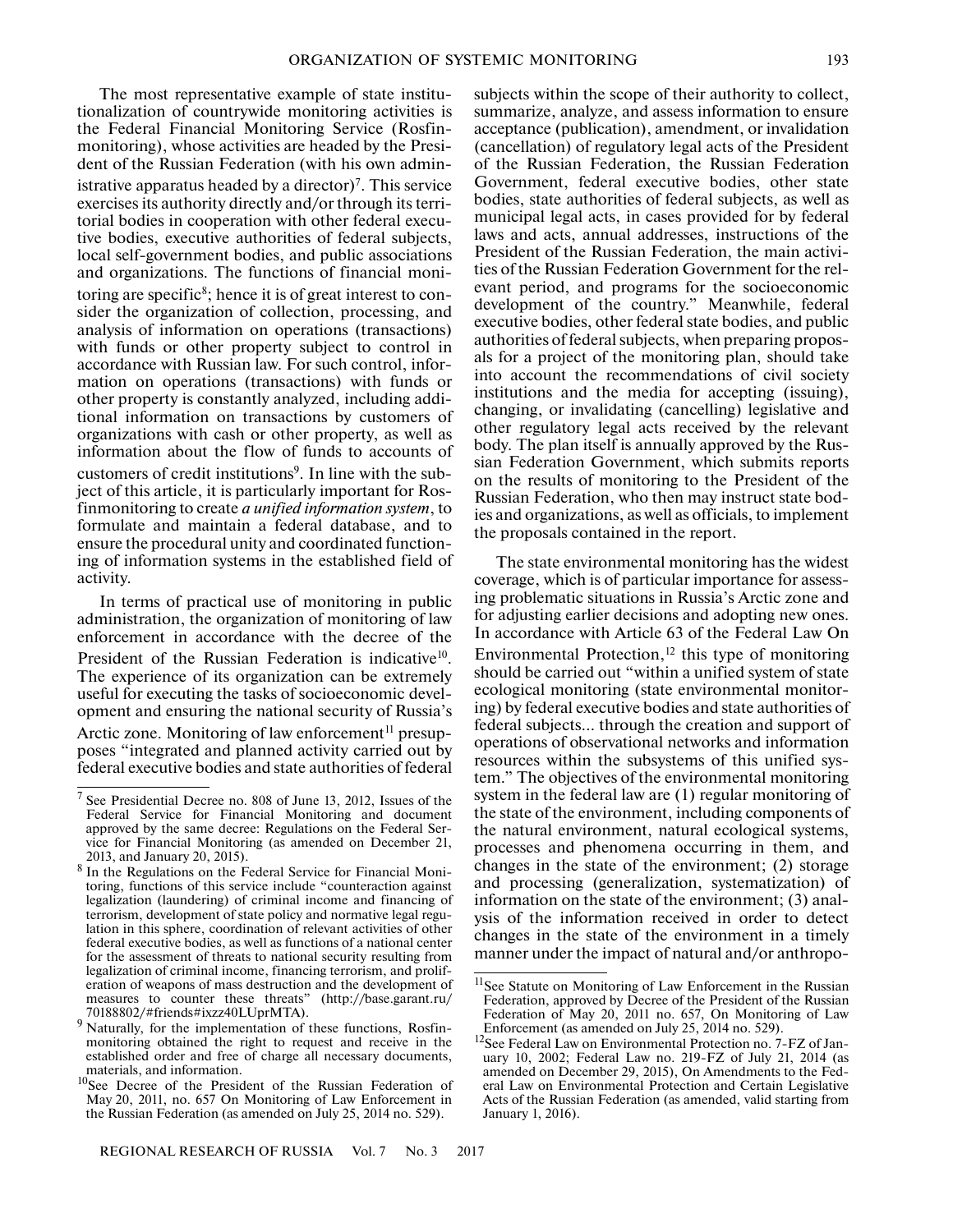genic factors, assessing and forecasting these changes; (4) provision of state authorities, local self-government bodies, legal entities, individual entrepreneurs, and citizens with information on the state of the environment.

To execute the above tasks, 13 independent subsystems have been additionally allocated in the system of state environmental monitoring by the federal law On Environmental Protection<sup>13</sup>: state monitoring of air; state monitoring of radiation in the Russian Federation; state monitoring of lands; state monitoring of fauna; state forest degradation monitoring; state monitoring of forest reproduction; state monitoring of subsoil resources; state monitoring of waterbodies; state monitoring of aquatic biological resources; state monitoring of inland sea waters and territorial seas of the Russian Federation; state monitoring of the exclusive economic zone of the Russian Federation; state monitoring of the continental shelf of the Russian Federation; and state monitoring of hunting resources and their habitats.

Each of these subsystems regulates the list and procedures for collecting relevant information, methods for its processing, formulating the results of the analysis, assessing deviations from the norm, and preparing recommendations for their correction. The substantive work of each subsystem is additionally regulated by a federal law, e.g., the Law on Subsoil Resources. The functioning of these state ecological monitoring subsystems ultimately reveals the state of all components of the natural resources of Russia's Arctic zone: air and water, objects of the animal world and forests, land and subsoil, the continental shelf, and everything within the maritime economic zone.

The most important institution of state environmental monitoring is the state data fund created and maintained by a federal executive authority authorized by the Russian Federation Government. This is an information system that collects, processes, and analyzes data; it also accumulates information contained in databases of the subsystems of the unified state environmental monitoring system, the results of industrial monitoring in the field of environmental protection and state environmental oversight, and state registration data for objects negatively impacting the environment.

As noted above, any monitoring is not only a statement but also a *comparison* of the observed situation with the characteristics of the previous, objectively similar, reference, etc. or situation fixed by regulation. An example is the standards of industrial environmental monitoring, approved and enforced by the Order of the Federal Agency for Technical Regulation and Metrology no. 708-st of July 9,  $2014<sup>14</sup>$  and which implements the norms of the law On Environmental

Protection. This monitoring covers "natural, technogenic, or natural and technogenic objects or parts thereof within which regular monitoring of the environment under a certain program is carried out to control its state and analyze the processes occurring therein for timely detection and prediction of changes and evaluation." Such standardized monitoring in conditions of dispersed and environmentally faulty subjects located and functioning in Russia's Arctic zone could and should become one of the mandatory components of systemic Arctic monitoring.

When organizing system monitoring in Russia's Arctic zone, it is necessary to take into account the availability of resource-efficient and effective *international and national monitoring activities* in the circumpolar Arctic. Among the institutes that carry out this activity, the best known are the Arctic Council (which implements a variety of programs to study the environment in the Arctic Ocean and its impact areas<sup>15</sup>), the  $OSPAR$  Commission<sup>16</sup> (the participating countries carry out coordinated Arctic monitoring programs with annual reports on the state of and change in the quality of the environment), the Helsinki Commission (which develops concepts and recommendations for protection of the environment in the Arctic and monitors their implementation by participating countries taking into account the requirements of national legislation), IOGP (the International Association of Oil and Gas Producers, which collects and summarizes information on the state of the environment in the Arctic and, based on this, develops guidelines for environmental monitoring and conservation activities by the members of the association themselves).

Not only are the results of the activities of these structures valuable for domestic practice, but also their organization and functioning, especially as regards the mandatory practical use of their recommendations. In 2014–2015, analytical reports on the content and practical capabilities of foreign Arctic monitoring structures were released by Deloitte, an international

<sup>&</sup>lt;sup>13</sup>As amended in the mentioned Federal Law of March 12, 2014 no. 27-FZ.

<sup>14</sup>See: *Natsional'nyi standart Rossiiskoi Federatsii "Proizvodstvennyi ekologicheskii standart"* (National Standard of the Russian Federation "Production Environmental Standard"), Moscow: StandardInform, 2014, pp. 1–9. This standard used normative references to *GOST* (State Standard) *8.589-2001: State System for Ensuring Uniformity of Measurements. Control of Environmental Pollution. Metrological Support. Basic Provisions*; *GOST* (State Standard) *R 56062-2014: Industrial Environmental Control. General Provisions,* and *GOST* (State Standard) *R 56063-2014: Production Environmental Monitoring. Requirements for Industrial Environmental Monitoring Programs.*

<sup>&</sup>lt;sup>15</sup>For example, monitoring on the Norwegian shelf is carried out in accordance with the Guidelines for the Development of Offshore Oil and Gas Fields approved by the Arctic Council. On its basis, in 2011, a regulatory document was published in Norway entitled Guidelines for Monitoring the Marine Environment, which detailed the necessary scope of monitoring, the list of controlled parameters, research methods, the principles for selecting the structure of the network of observation stations, and the sampling frequency.

<sup>&</sup>lt;sup>16</sup>OS, Oslo; PAR, Paris.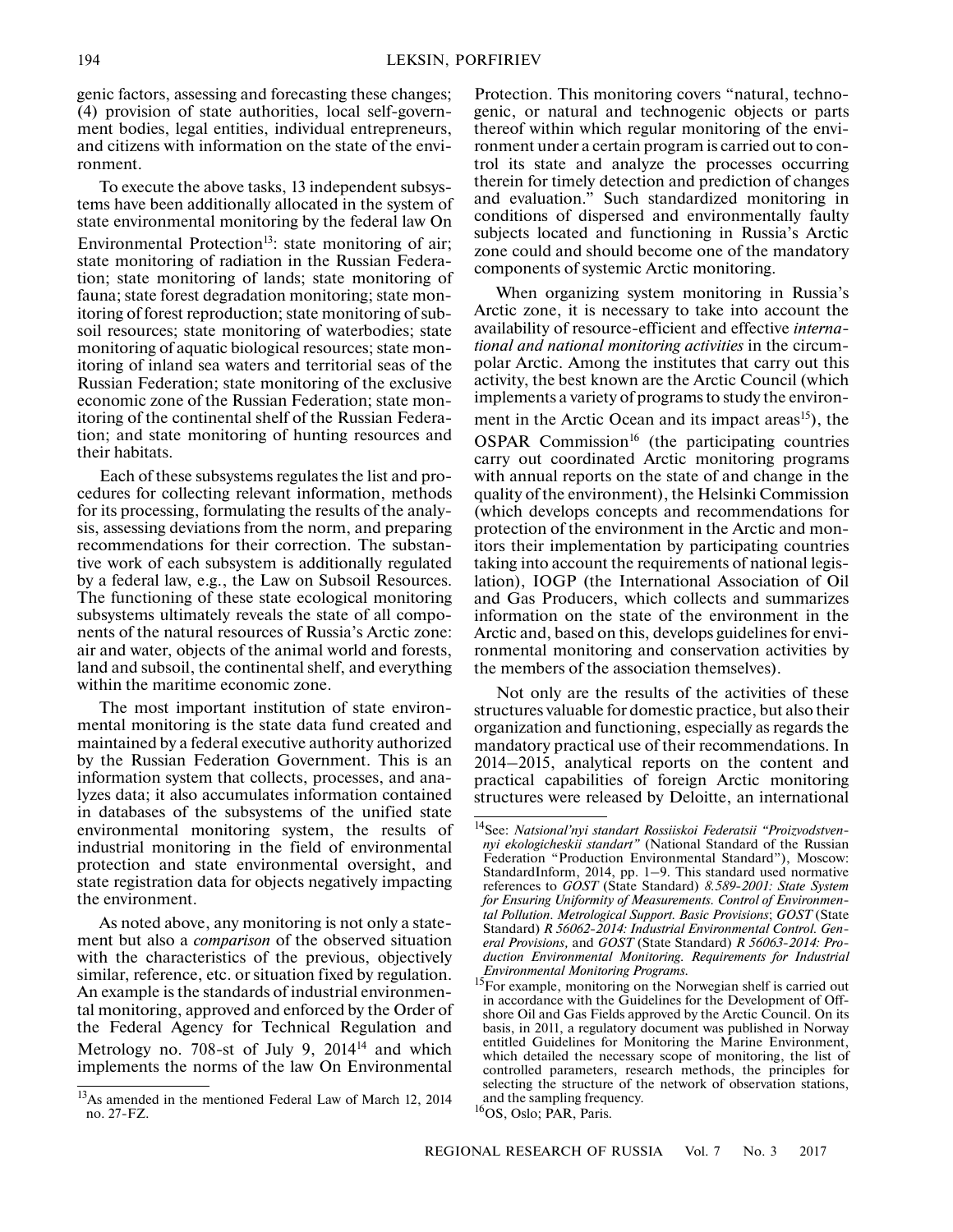consulting and auditing company that, along with PricewaterhouseCoopers, Ernst & Young, and KPMG, makes up the "big four" auditing companies<sup>17</sup>. Results of monitoring the state of the environment in the Arctic, production and infrastructure facilities, and public health under the impact of climate change should especially be noted. Recently, these problems have become the subject of hundreds of domestic and foreign studies and publications, from which, as an example, we have identified several of the most representative works of the last two decades.<sup>18</sup>

#### **CONCLUSIONS**

The specificity of organizing of complex monitoring of the state and development of macroregions is determined by their targeted orientation to informational and analytical support of the fulfillment of state tasks for the allocation of the macroregion as an object of state regulation. This requires not only the use of information capabilities of already ongoing state and other types of monitoring, but also the organization of obtaining new statistical data (including corporate) and additional monitoring. Of particular importance is identifying in the course of such integration the nature and strength of the links between the data of particular types of monitoring. Naturally, all this can be done only if there is a specially created and resource-rich monitoring system with broad powers.

As applied to the organization of statistical observation as a separate object and the organization of monitoring in Russia's Arctic zone, we have developed a number of proposals to the draft law On the Development of the Arctic Zone of the Russian Federation. They concern both the conceptual apparatus and concrete measures in this area and include the following provisions.

(1) State systemic monitoring of the state and development of Russia's Arctic zone (SMART) should be interpreted as a specially organized integrated and planned activity to collect, summarize, analyze, and assess information on the implementation of state decisions on the development of Russia's Arctic zone; to ensure national security in its territories; and to prepare on this basis relevant proposals to the Russian Federation Government, federal executive bodies, state authorities of federal subjects, and municipalities. SMART should be based on the consolidated databases of existing state and other monitoring systems, including international and foreign.

(2) The state status of SMART implies its organization and implementation by a specialized structural subdivision of an authorized federal executive body by consolidating the activities of existing and additionally organized observation networks and information subsystems.

(3) For this purpose, this executive authority will form the SMART State Data Foundation, a federal information system for the collection, processing, analysis, and storage of data contained in the databases of all information subsystems of SMART and manages its activities. The information of this fund should be provided for subsequent nonprofit use to authorities of all levels, legal entities, individual entrepreneurs, and citizens when planning and implementing economic and other activities.

(4) The information subsystems of SMART should be organized as independent units in the structure of existing national state information systems and include the following subsystems: monitoring of national security in Russia's Arctic zone; monitoring of the implementation of the State Program for Social and Economic Development of the Arctic Zone of the Russian Federation and other government decisions relevant to the development of this zone; law enforcement monitoring; and financial monitoring. In state environmental monitoring, the following information subsystems are needed for Russia's Arctic zone: air quality monitoring; radiation monitoring; land moni-

<sup>&</sup>lt;sup>17</sup>See: Features of Environmental Monitoring on the Arctic Shelf. February 2015. http://www2.deloitte.com/content/dam/Deloitte/en/Documents/Operation/russian/en\_deloitte\_environmental\_monitoring.pdf; International Practice of Environmental Monitoring in the Arctic shelf. November 2014. https://www2.deloitte.com/content/dam/Deloitte/en/ Documents/Operation/russian/en\_mejdynarodnaya-praktika-ecologicheskogo-monitoringa-shelf-arktiki.pdf.

<sup>18</sup>Anisimov, O.A. and Belolutskaya, M.A., Assessment of the impact of climate change and permafrost degradation on the infrastructure in the northern regions of Russia, *Meteorol. Gidrol.,* 2002, no. 6, pp. 15–22; Anisimov, O.A. and Lavrov, S.A., Global warming and permafrost thawing: The risk assessment for production facilities of the fuel and energy sector, *Tekhnol. TEK,* 2004, no. 3, pp. 78–83; *Vliyanie global'nykh klimaticheskikh izmenenii na zdorov'e naseleniya rossiiskoi Arktiki* (The Impact of Global Climate Change on the Health of the Population of the Russian Arctic), Revich, B.A., Moscow: United Nations Office in the Russian Federation, 2008; *Vozdeistvie izmeneniya klimata na rossiiskuyu Arktiku: Analiz i puti resheniya problemy* (Impact of Climate Change on the Russian Arctic: Analysis and Ways to Solve the Problem), Moscow, WWF Rossii, 2008; *Human Development Report 2007/2008. Fighting Climate Change: Human Solidarity in a Divided World,* UNDP, 2007; Porfiriev, B.N., *Priroda i ekonomika: Riski vzaimodeistviya (Ekologo-ekonomicheskie ocherki)* (Nature and Economy: Risks of Interaction (Ecological and Economic Essays)), Moscow: Ankil, 2011; Revich, B.A., Climate change alters human health in Russia, *Stud. Russ. Econ. Dev.,* 2008, vol. 19, no. 3, pp. —311–317; Anisimov, O.A., Vaughan, D.G., Callaghan, T.V., Furgal, C., Marchant, H., Prowse, T.D., Vilhjalssonand, H., and Walsh, J.E., 2007: Polar regions (Arctic and Antarctic), in *Climate Change 2007: Impacts, Adaptation and Vulnerability. Contribution of Working Group II to the Fourth Assessment Report on the Intergovernmental Panel on Climate Change,* Parry, M.L., Canziani, O.F., Palutikof, J.P., Van der Linden, P.J., and Hanson, C.E., Eds., Cambridge: Cambridge University Press, 2007, pp. 653–685; ACIA, *Impact of Warming Arctic: Arctic Climate, Impact Assessment,* Cambridge University Press, 2004; *Climate Change and Human Health: Risks and Responses,* McMichael, A.J. et al., Eds., Geneva: WHO, 2003; *Climate Change 2007: Adaptation and Vulnerability. Contribution of Working Group II to the Fourth Assessment Report of the Intergovernment Panel of Climate Change,* Cambridge, 2007.